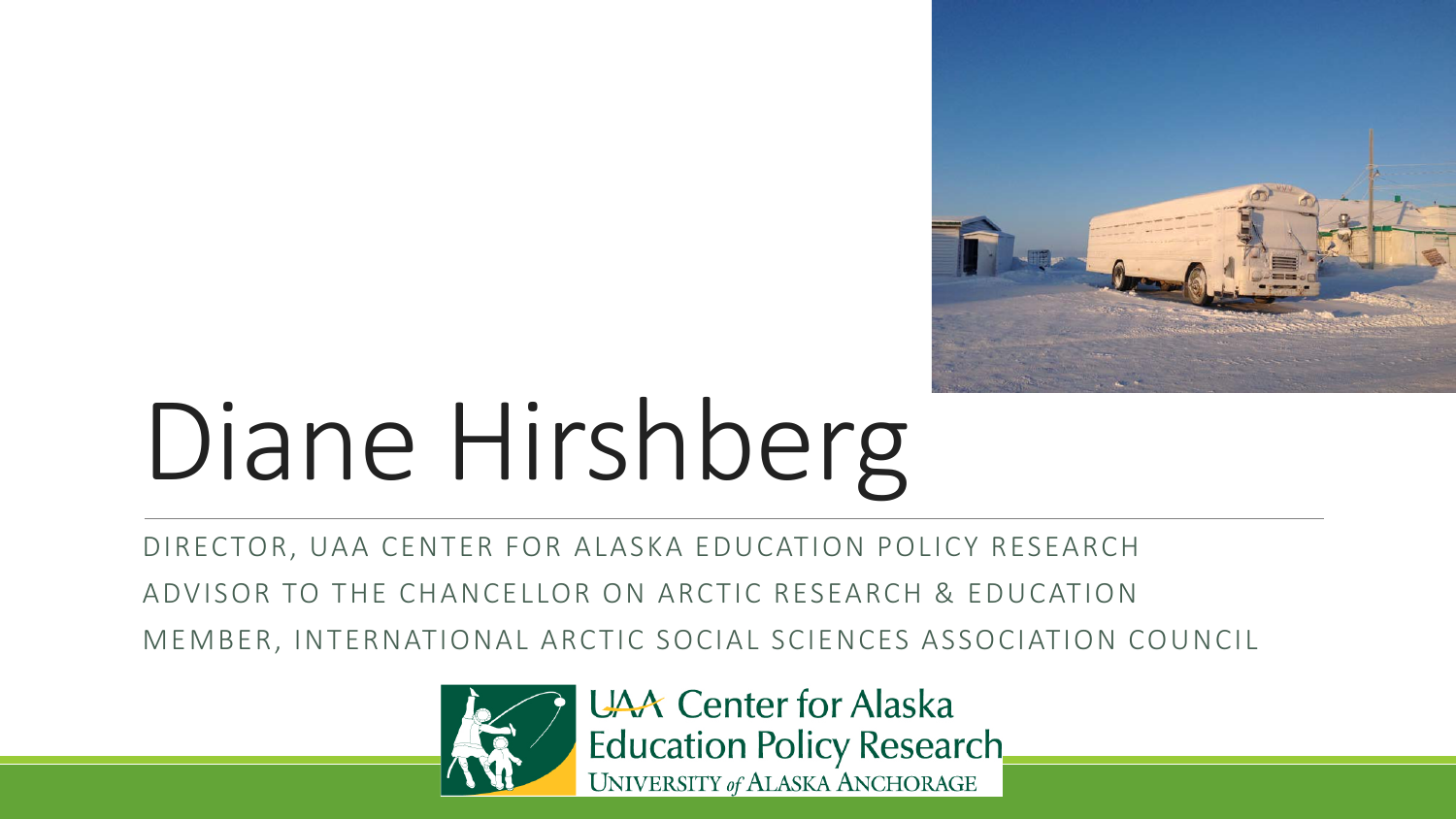

## Arctic Youth and Sustainable Futures

- Follow up to Arctic Human Development Report II
- P.I. Joan Nymand Larson, Stefansson Arctic Institute, Akureyri, Iceland (I am North American lead)
- Intent: fill the gap, identified in AHDR II, in knowledge on the lives, ambitions, needs, and challenges of youth – indigenous and non- indigenous – across the circumpolar Arctic
- Funded by Nordic Council of Ministers (applying for NSF support for FY18)
- Project includes:
	- Synthesis of literature (deep dive into Russian language publications)
	- Key data indicators
	- Youth engagement both in the research process and as subjects.